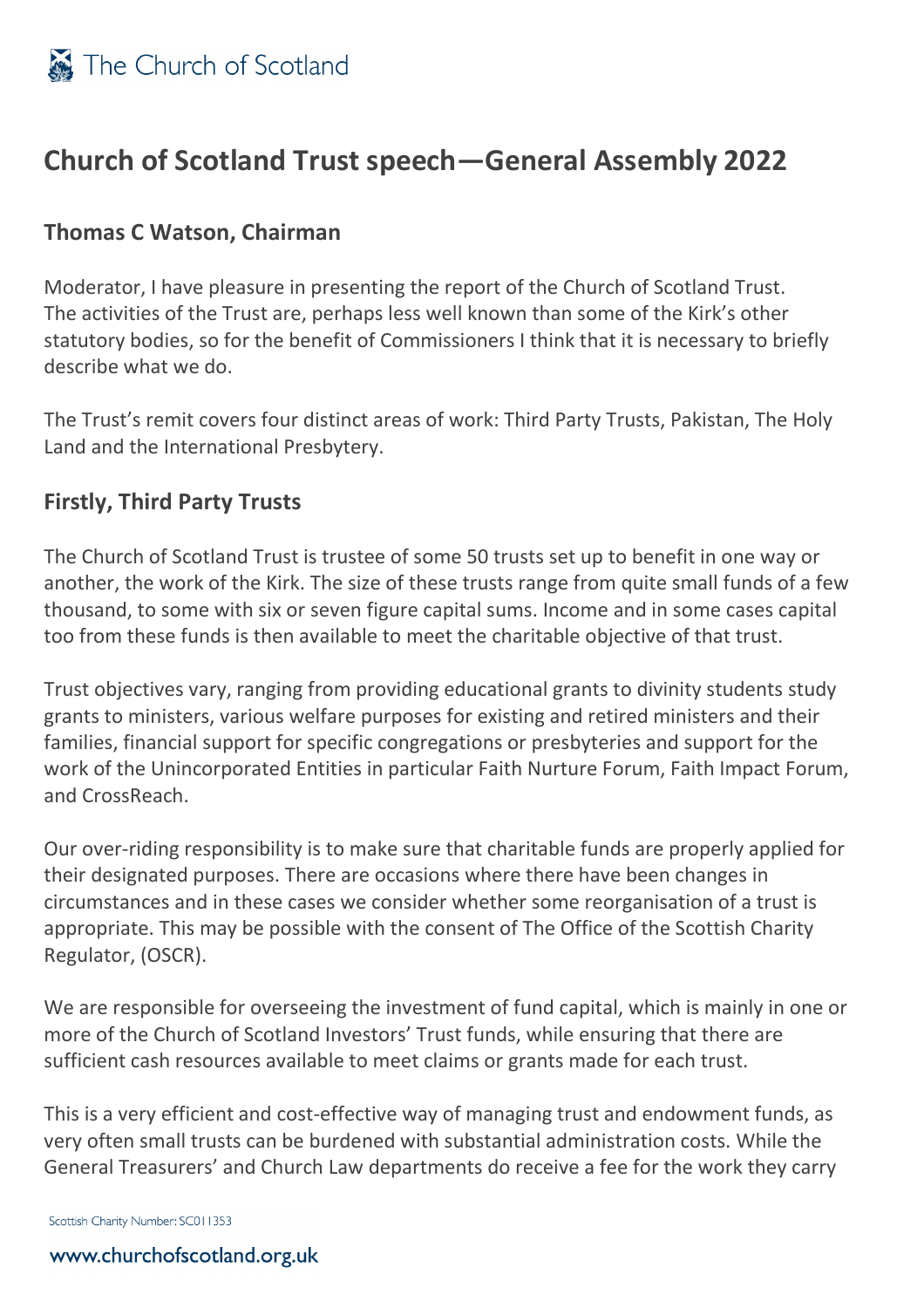# The Church of Scotland

out on behalf of the Church of Scotland Trust the individual administration fee charged to each trust is very small.

It is therefore worth mentioning that for anyone considering creating a legacy to benefit some aspect of the Kirk's work, the Church of Scotland Trust would be a cost-efficient trustee. The Trust's clerk, Madelaine Sproule, would be happy to advise on this.

Generally, there is a satisfactory stream of well-qualified applications for funds. Investment income has been somewhat reduced in the last couple of years principally as result of the economic impact of COVID, but there are signs of recovery. Throughout this period we have continued to be able to make awards to qualified applicants.

### **Now I would like to deal with Pakistan**

Much of what I have to say about Pakistan has been repeated at previous General Assemblies, but for the benefit of Commissioners unfamiliar with this issue please bear with me if I give a brief summary of the situation.

Commissioners may not be aware of the scale of the Christian community in Pakistan. While Christians represent a very tiny minority of the population of Pakistan, there are still between 2 and 3 million. Compare that to Scotland. Church of Scotland interests are located in Sialkot District which is in the north-east of Punjab Province.

Church of Scotland properties in former Colonial lands throughout the world have, many years ago, been successfully transferred to local National Churches; however Pakistan is a notable exception.

In Sialkot, The Church of Scotland Trust continues to have a large property portfolio comprising land, Church buildings, residences, and other buildings but is under an obligation to divest itself of these interests.

The Trust continues in its endeavour to transfer its property interests to an appropriate body in terms of the Church of Scotland Trust Order Confirmation Act 1958. However, he Pakistan question is both complex and time-consuming.

We have been in negotiation with the Church of Pakistan over many years to establish such a trust without much success. Hampering our efforts has been a long series of court cases concerning disputed property title, illegal occupancy, and even the legitimacy of Church appointments.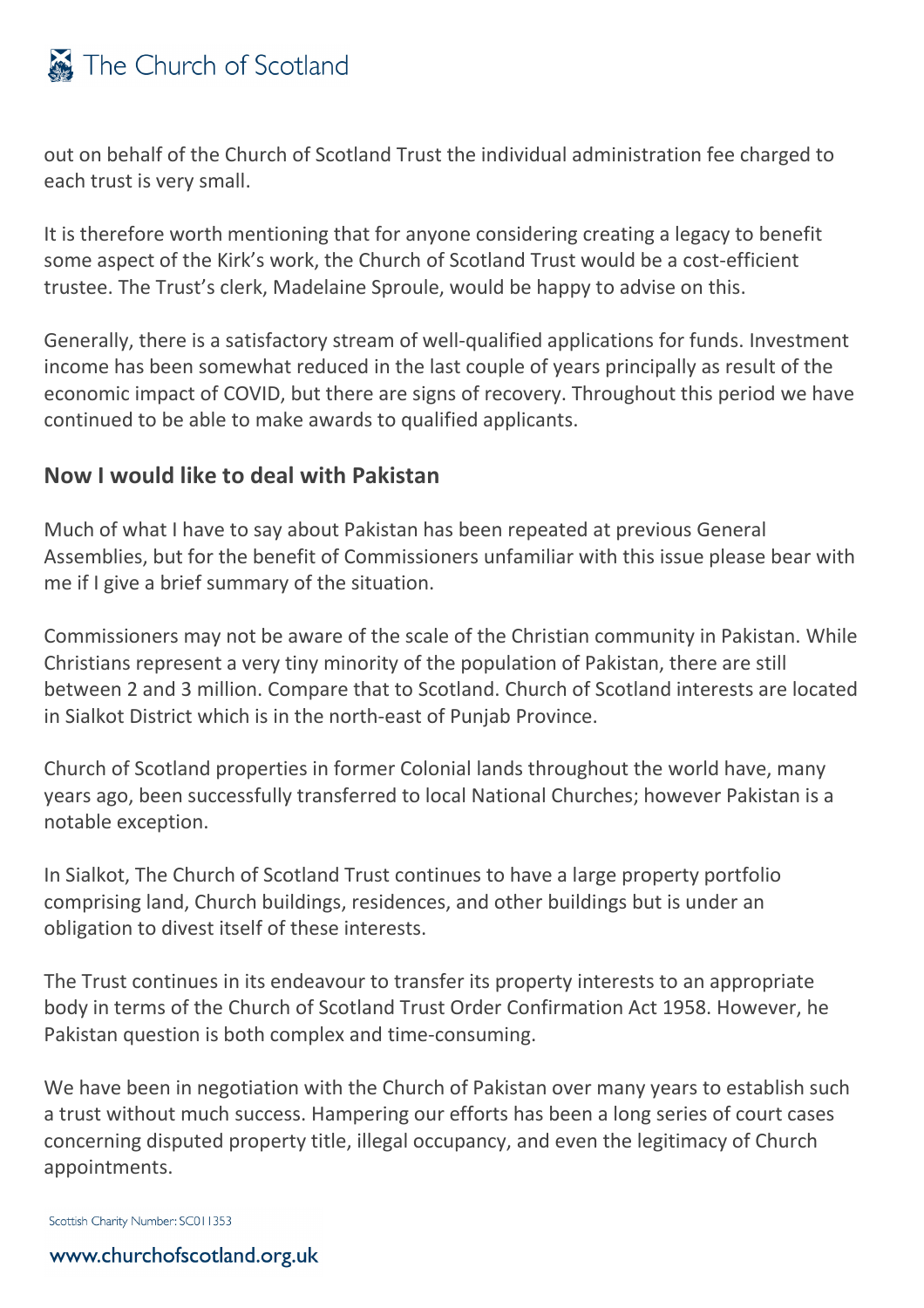# The Church of Scotland

The Trust works closely with Faith Impact in a Pakistani Strategy Group, ably supported by the Asia Secretary, Sandy Sneddon and our own Clerk, Madelaine Sproule. We also continue to enjoy the long time support of our attorney, Dr Peter David, whose knowledge and local contacts in Sialkot have proved invaluable over the years.

However, in 2019 we were able to agree the creation of a new Succession Trust, which was signed by local (Pakistani) nominated trustees and then duly signed by members of the Trust, and the then World Mission Council during the General Assembly of that year. It was returned to Pakistan for registration with the Court. And that is where it remains. So it has not yet been registered, and even when that is accomplished, the next task, and it will be for the succession trust trustees, is to formally transfer all properties to the new trust within a maximum period of 10 years.

COVID might have added to the delays, but it is not the sole cause, and we remain concerned that expensive litigation necessary to defend the Church's property portfolio continues to be a drain on the Church of Scotland's scarce financial resources.

Following a period of virtually no activity in Pakistan we have in recent months been able to re-engage with the registration authorities, and I understand that our Pakistani lawyer is in dialogue with Court officials. I earnestly hope that this signals some progress, however it saddens me to admit that the conclusion may be some way off yet.

So, as in past years we have to advise the General Assembly that if matters cannot be resolved then we may have to resort to the less than ideal option of transferring the Church's property assets to the Pakistani Government.

### **I should now turn to our work concerning the Holy Land**

The Church of Scotland Trust acts as trustee on behalf of Faith Impact Forum and The Presbytery of Jerusalem, holding heritable and other assets on their behalf.

As has been usual practice, the Church of Scotland Trust is consulted by Faith Impact Forum on all major financial, land and property developments. A recent example is the renovation of the Guest House in Jerusalem. A designated Steering Group has overseen this work carried out during 2019-20. The imposition of COVID related restrictions has meant that final project sign off was held up until the end of 2021

The COVID restrictions in Israel have also continued to have a significant effect on trading results in the Hotel at Tiberias and the delayed reopening of the Guest House. The financial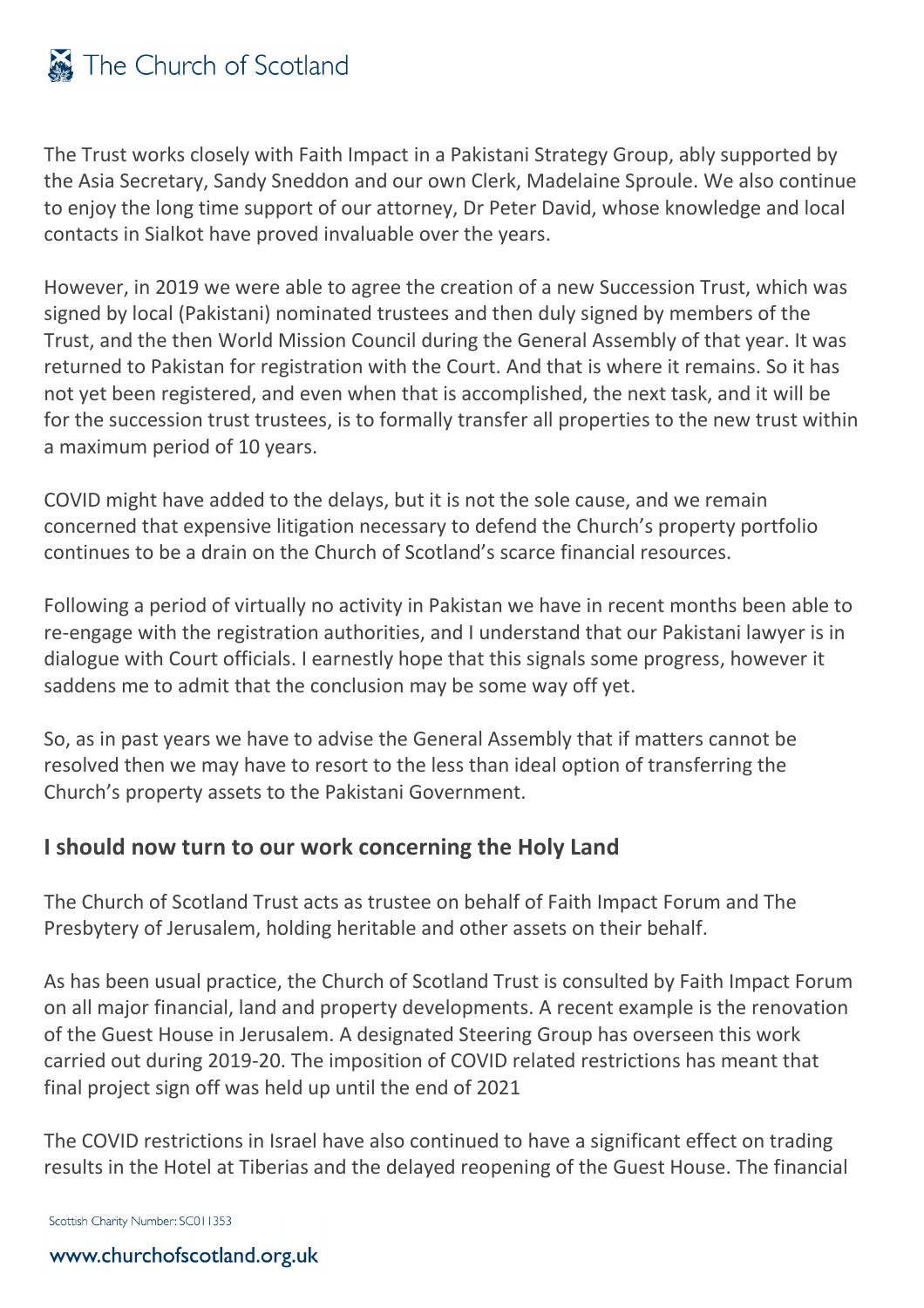

situation has being managed carefully; at the time of writing with the easing of COVID restrictions throughout Israel the trading situation is much improved.

#### **Lastly, let me deal with International Presbytery**

Since 2016 the Church of Scotland Trust has a broadly similar role in the International Presbytery to that of the General Trustees within Scotland.

The process is now well established, and proposals concerning property matters are being routinely reviewed by the Trust. It must be recognised that there are particular challenges in making this work: congregations and Kirk Sessions are typically very small; the area of the Presbytery is large making communication difficult; and the property portfolio includes some high value assets, many in need of costly repairs, with limited financial resources to deal with it.

A number of significant developments and transactions have been reviewed during the year including the downsizing or replacement of manse properties.

The Trust notes the changes which will be required in the International Presbytery due to the Presbytery Mission Plan Act 2021 and will work with the Presbytery to assist with the implementation of the Act.

#### **Conclusion**

The membership of the Church of Scotland Trust includes two former Moderators, the Principal Clerk together with experienced accountants, lawyers and surveyors. We are ably supported by the General Treasurer and the Law Department; in particular we are indebted to our Clerk Madelaine Sproule for her first rate professionalism and dedication in keeping the Trust's business affairs functioning efficiently.

My own term of office as Chairman of the Trust will be completed on 31st May 2022 and I will return to "the back benches". It is recommended that the General Assembly appoint Mr Leon Marshall as Chairman from 1st June 2022.

The term of office of the Vice-Chairman of the Trust, Mr Stuart Lynch, will be completed on 31 May 2022. It is recommended that the General Assembly appoint Mrs Morag Angus as Vice-Chairman from 1st June 2022.